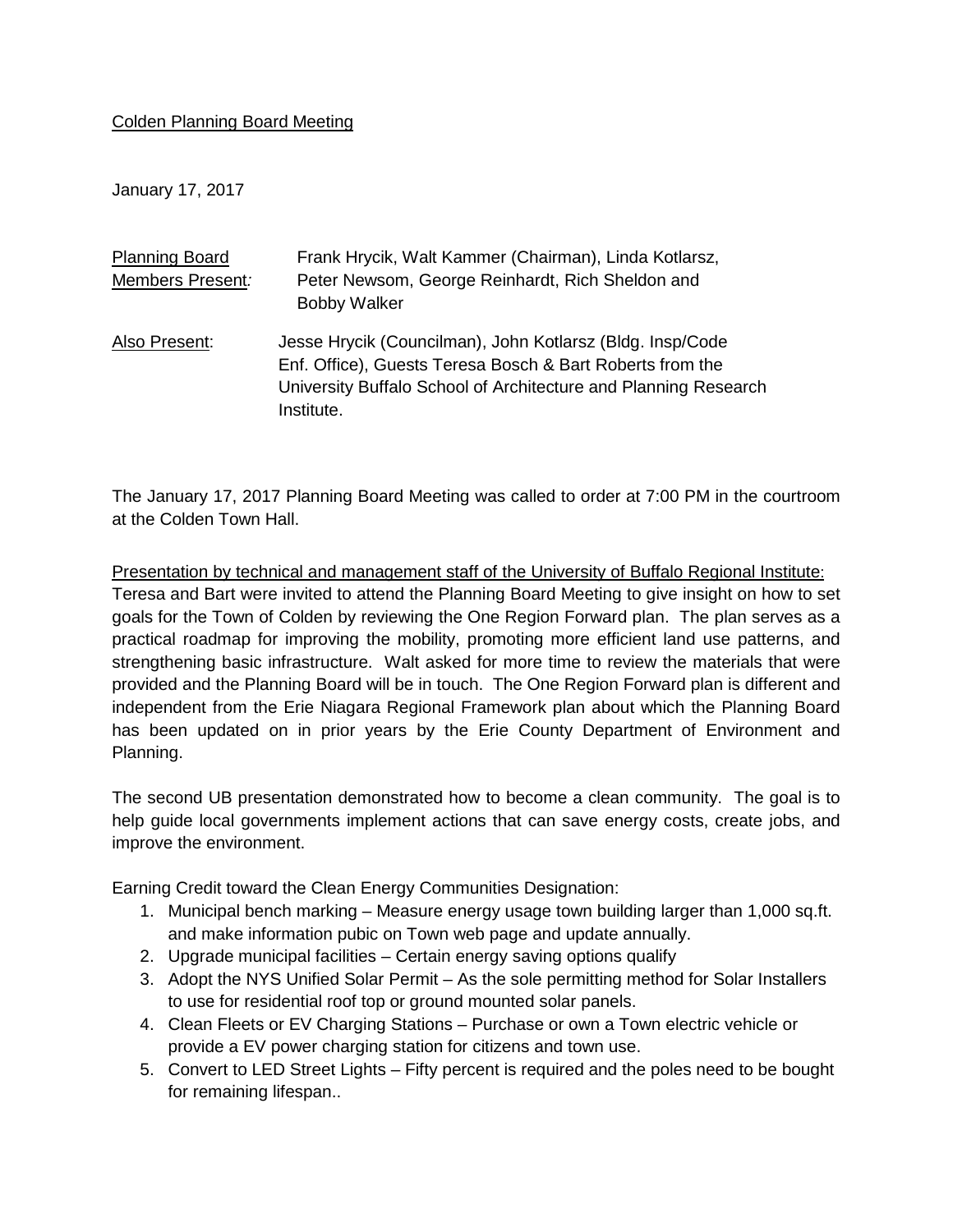Earn Credit toward the Clean Energy Communities Designation (continued)

- 6. Participate in Energy Code Enforcement Training This will have no cost to the Town
- 7. Get Involved with Solarize Campaign Community based campaign to get citizens to mount solar roof panels and receive a discount.
- 8. Community Choice Aggregation Combine purchasing power for Energy source savings.
- 9. Become a Climate Smart Community Local planning and policies, will take some time and research to comply.
- 10. Offer Energize NY Financing For closing entities, basically financing commercial building owners to use.

The Town of Colden would need to complete four out of the list of ten tasks, to be eligible for a certain non-matching grants. The grant could even be used towards the update of the Comprehensive Plan. The Planning Board Members will review the material and will discuss at the next meeting as well as formulate a recommendation to the Town Board once research is complete.

## I. November Minutes

The Board Members reviewed the November minutes and Peter motioned to approve the minutes and Rich seconded, all were in favor.

## II. New Planning Board Member

The Planning Board Members welcomed Bobby Walker.

## III. Chairman Confirmation Annual Action

Rich motioned to nominate Walt for the 2017 Planning Board Chairman position with a quorum of seven members present. Peter seconded the motion. Walt gave a detailed overview of how he would like the Planning Board to proceed with future business if he was confirmed as Chairman. After discussing the nomination a vote was taken and six members approved and Walt abstained his vote.

Walt mentioned that the three hour safety course for First Responders on December 19<sup>th</sup>, 2016 was successful with over 51 attendees.

John asked the Planning Board to review Colden's accessory building before principal building law. He recently had a few applicants applying for permits without a principal building.

Walt asked the Planning Board Members to research the Erie County Department of Environment and Planning Regional funding source(s) for Comprehensive Plan updates. Walt